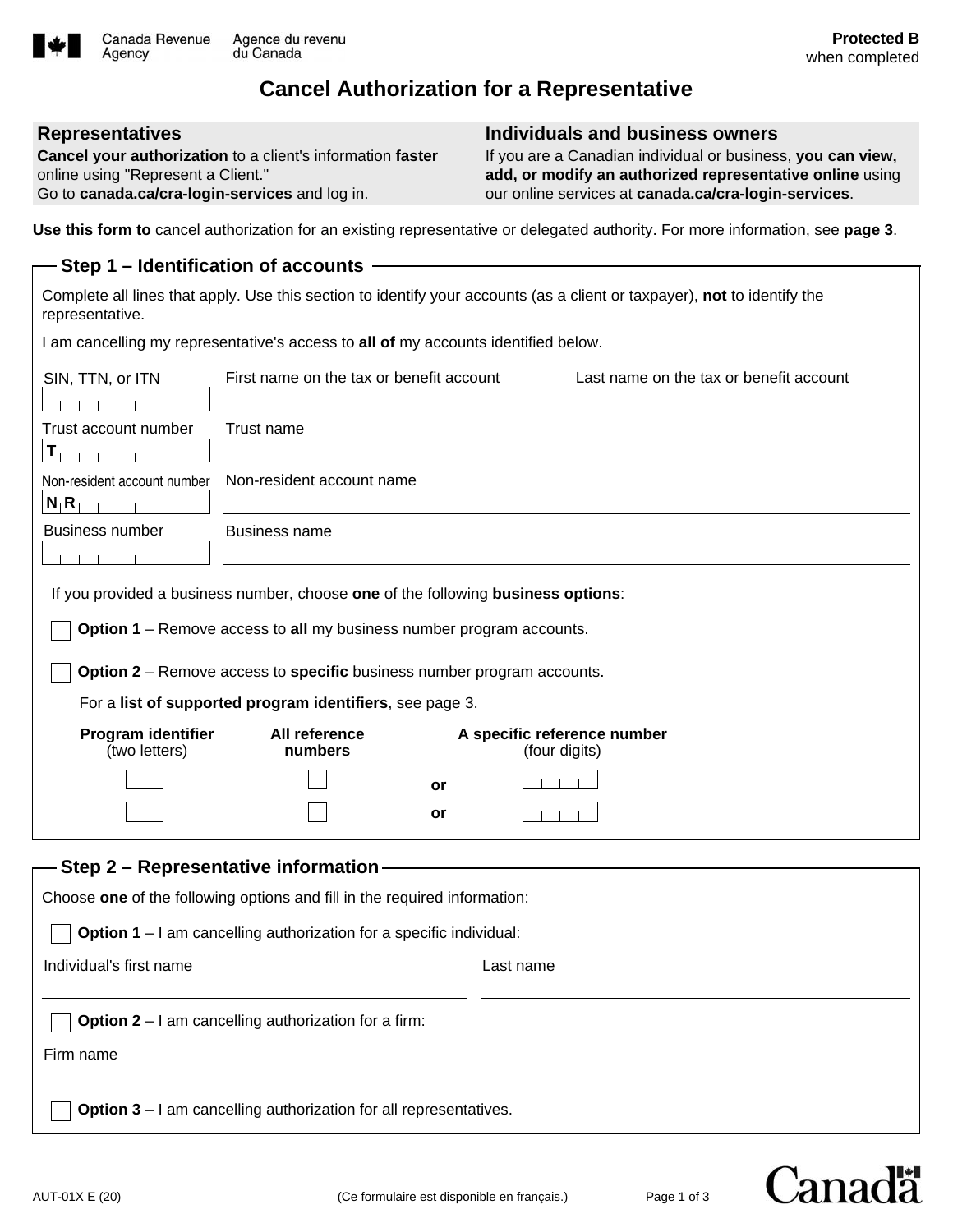### **Step 3 – Certification**

| You must have signing authority for the individual, trust, or business in order to sign this form. Forms that cannot be<br>processed will be returned to the individual or business. We may contact you to confirm the information you have given. |           |                                                                                                                            |  |
|----------------------------------------------------------------------------------------------------------------------------------------------------------------------------------------------------------------------------------------------------|-----------|----------------------------------------------------------------------------------------------------------------------------|--|
| Choose the appropriate option (for an individual, trust, business, or non-resident account):                                                                                                                                                       |           |                                                                                                                            |  |
| I am the:<br>taxpayer<br>administrator, executor, liquidator, power of attorney, trustee, or legal guardian                                                                                                                                        |           |                                                                                                                            |  |
| or parent of a taxpayer under the age of 16<br>Choose the appropriate option (for a <b>business</b> ):                                                                                                                                             |           |                                                                                                                            |  |
| I am the:<br>owner<br>corporate director, corporate officer, individual with delegated authority, officer of a non-profit<br>organization, partner of a partnership, or trustee of a trust                                                         |           |                                                                                                                            |  |
| This form will not be processed if your name does not match the one in our records. To avoid processing delays, verify that<br>we have complete and valid information on file for you before signing this form.                                    |           |                                                                                                                            |  |
| First name                                                                                                                                                                                                                                         | Last name | Telephone number                                                                                                           |  |
| I certify that the information given on this form is correct and complete.                                                                                                                                                                         |           |                                                                                                                            |  |
| Signature:                                                                                                                                                                                                                                         |           | Date (YYYYMMDD):                                                                                                           |  |
| For more information, see page 3.                                                                                                                                                                                                                  |           | Once completed, send this form to your tax centre within six months of the date it was signed or it will not be processed. |  |

Personal information (including the SIN) is collected for the purposes of the administration or enforcement of the Income Tax Act, the Excise Tax Act, the Tax Administration Act, and related programs and activities including administering tax, benefits, audit, compliance, and collection. The information collected may be used or disclosed for purposes of other federal and provincial acts that provide for the imposition and collection of a tax or duty. It may also be disclosed to other federal, provincial, territorial or foreign government institutions to the extent authorized by law. Failure to provide this information may result in interest payable, penalties or other actions. Under the Privacy Act, individuals have the right to access their personal information, request correction, or file a complaint to the Privacy Commissioner of Canada regarding the handling of the individual's personal information. Refer to Personal Information Bank CRA PPU 005, CRA PPU 015, CRA PPU 047, CRA PPU 063, CRA PPU 094, CRA PPU 140, CRA PPU 178, CRA PPU 218, and CRA PPU 223 on Info Source at **canada.ca/cra-info-source**.